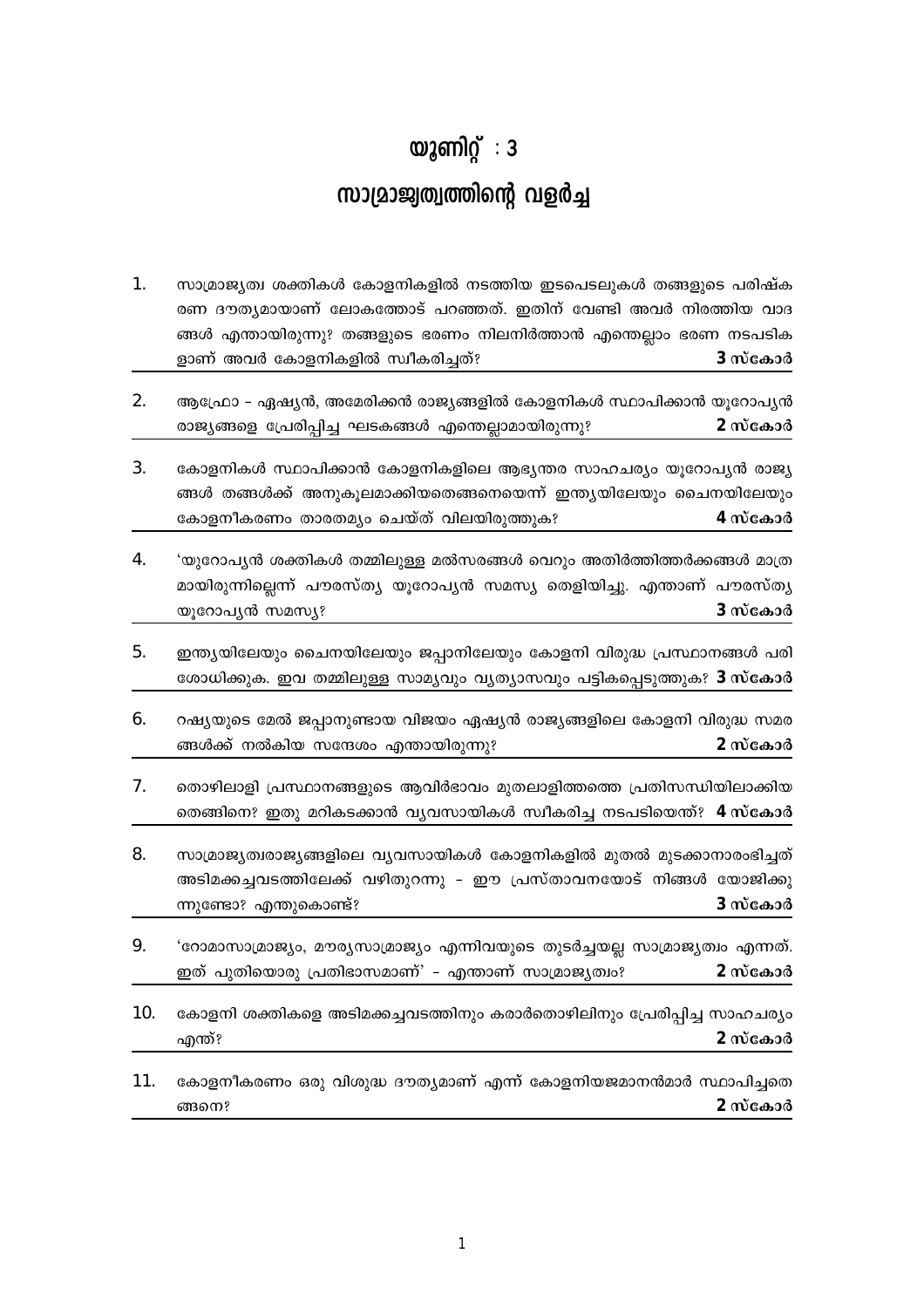- 12. സാമ്രാജ്യത്വവിപുലീകരണ മോഹത്തിന്റെയും രാജ്യങ്ങൾ കോളനികളാക്കാനുള്ള യൂറോ പൃൻ രാജ്യങ്ങളുടെ അത്യാർത്തിയുടെയും ഏറ്റവും നല്ല ഉദാഹരണമാണ് ആഫ്രിക്ക യുടെ വീതം വെപ്പ് - ആഫ്രിക്കയുടെ വീതം വെപ്പിന്റെ സ്വഭാവം വ്യക്തമാക്കി ഈ പ്രസ്താവന പരിശോധിക്കുക? 4 സ്കോർ
- 13. .എന്താണ് ദേശം (Nation) എന്ന പദം കൊണ്ട് അർത്ഥമാക്കുന്നത്? ദേശീയത (Nationalism) എന്നാലെന്ത്? 2 സ്കോർ
- 14. ആക്രാമക ദേശീയതയും പ്രതിരോധദേശീയതയും എങ്ങിനെ വ്യത്യാസപ്പെട്ടിരിക്കുന്നു?  $3$  സ്കോർ ഉദാഹരണസഹിതം വ്യക്തമാക്കുക?
- 15. യുറോപ്യൻ രാജ്യങ്ങളുടെ കമ്പോളം തേടിയുള്ള അമ്പേഷണമാണ് ആഫ്രോ ഏഷ്യൻ അമേരിക്കൻ രാജ്യങ്ങളുടെ കോളനീകരണത്തിലേക്ക് നയിച്ചത് -പ്രസ്താവന വിലയിരു 2 സ്കോർ ത്തുക.
- 16. നിർമിത വസ്തുക്കൾക്കു പകരം മൂലധനം കയറ്റുമതി ചെയ്യാൻ യൂറോപ്യൻ രാജ്യങ്ങൾ ആരംഭിച്ചത് എന്തുകൊണ്ട്? ഇത് ആധുനിക ബാങ്കിംങ് സമ്പ്രദായത്തിന് ആരംഭംകുറിച്ച  $2$  സ്കോർ തെങ്ങനെ?
- 17. ആഫ്രോ-ഏഷ്യൻ, അമേരിക്കൻ രാജ്യങ്ങളിലെ കോളനീകരണം ശക്തിപ്പെടുത്തുന്നതി നായി സാമ്രാജ്യത്വം സ്വീകരിച്ച നടപടികൾ ഏതെല്ലാമായിരുന്നു? 4 സ്കോർ

18. ഇന്ത്യയിൽ ബ്രിട്ടീഷ് അധിനിവേശത്തിന് കാരണമായ രാഷ്ട്രീയ സാഹചര്യങ്ങളേവ?

 $2$  സ്കോർ

19. 'സാമ്രാജ്യത്വ അധിനിവേശത്തിന് അനുകൂലമായ ആഭ്യന്തരസാഹചര്യം ഇന്ത്യയിലുണ്ടാ യിരുന്നു.' അഭിപ്രായം സാധൂകരിക്കുക. 2 സ്കോർ

20. ഈസ്കിന്ത്യാ കമ്പനി ചൈനയുടെ മേൽ നിയന്ത്രണം നേടാൻ സ്വീകരിച്ച വളഞ്ഞ വഴിക ളിൽ ഒന്നാണ് കറുപ്പു കള്ളക്കടത്ത് എന്നു പറയുന്നതെന്തുകൊണ്ട്? ഇത് ചൈനയെ  $2$  സ്കോർ എങ്ങനെ ബാധിച്ചു?

21. അമേരിക്കൻ ഐക്യനാടുകളുടെ രൂപീകരണത്തിന് ഇടയാക്കിയ സംഭവങ്ങൾ എന്തെല്ലാം?

 $2$  സ്കോർ

 $22.$ വ്യവസായ വിപ്പവത്തിന്റെ ഫലങ്ങളിലൊന്നായി സംഘടിത തൊഴിലാളി പ്രസ്ഥാനങ്ങ ളുടെ ഉദയത്തിന് ഇടയാക്കിയ ഘടകങ്ങൾ എന്തൊക്കെ? ഇതിന്റെ ഫലമെന്തായിരുന്നു? 3 സ്കോർ

23. യൂറോപ്പിലുണ്ടായ തൊഴിലാളി സംഘടനകളുടെ വളർച്ച കോളനികളിൽ മുതൽ മുട ക്കാൻ മുതലാളിത്തത്തെ പ്രേരിപ്പിച്ചതെങ്ങനെ? 2 സ്കോർ

24. കോളനിവൽക്കരണത്തിന്റെ അവിഭാജ്യ ഘടകമായി അടിമക്കച്ചവടം മാറിയതെങ്ങനെ? 1 സ്കോർ